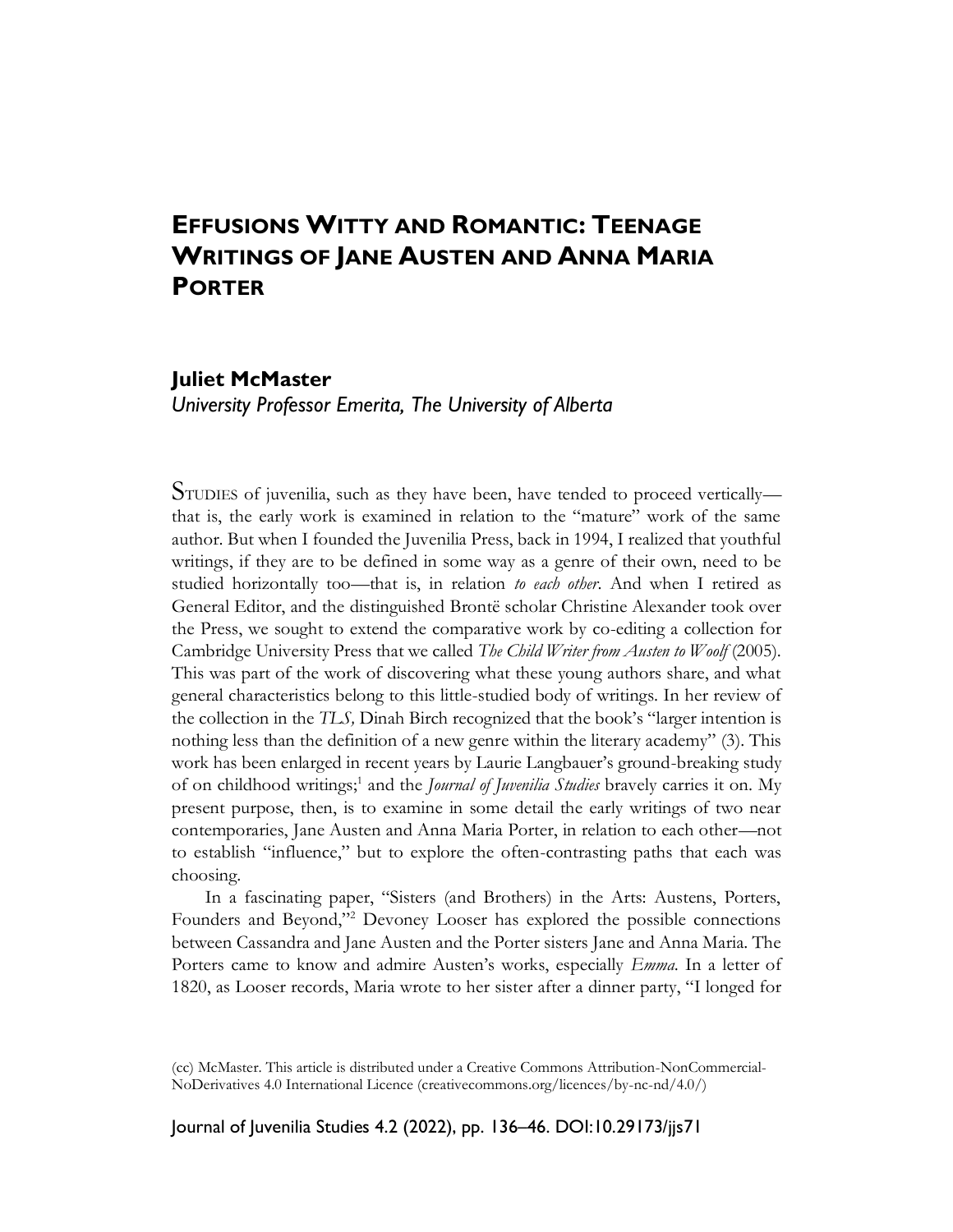Miss Austin's [*sic*] now buried pen (alas that it is) to have immortalised the whole company!" (Jane Porter Papers).

I consider it unlikely, though, that the young Jane Austen and Maria Porter knew each other's early work. Austen's was not published until the twentieth century; and though Porter achieved publication of the first volume of *Artless Tales* by subscription, no member of the Austen family appears in the subscription list. Austen herself did subscribe to Frances Burney's *Camilla* in 1796 (it must have been a great extravagance for her); but Burney was a favourite author, and one she was willing to make sacrifices to read.<sup>3</sup> Though there are fascinating parallels in their lives, my present business is with Austen's and Porter's youthful texts.

These two girl authors were roughly the same age. Both were born in December, Jane Austen three years earlier than Maria Porter: so that their ages in any given year are younger than the year would suggest. Austen's life (1775–1817) is well known. Porter's (1778–1832)<sup>4</sup> involved more travel, more and earlier publication, fuller connections with the literary world.

Both were what we would now call middle-class: Austen's father was a clergyman in Hampshire, Porter's an army surgeon, who died when she was still an infant. Both young authors came from large families, predominantly of boys; each had a beloved elder sister with shared interests: Cassandra Austen (1773–1845) collaborated with Jane as the illustrator of the parodic *History of England*, written at fifteen; Maria's sister Jane Porter (1775–1850) was a prolific author, and indeed became better known than her younger sister, publishing historical novels such as *Thaddeus of Warsaw* (1803) and *The Scottish Chiefs* (1810). Both families were short of cash. Austen's father supplemented the income from his living by farming and by taking in boys as students who studied with him alongside his sons; and Porter's mother, when she was widowed, had to fend for her family of five by her own exertions, and she moved often (the Porters had strong and lasting connections in Durham). For the better education of her three boys and two girls, she moved from Maria's birthplace Salisbury, to Edinburgh, where they came to know young Walter Scott ("Anna Maria Porter"). Both families were literarily inclined.

Whereas Jane Austen's early writings remained unpublished in her lifetime, and *Sense and Sensibility*, her first published novel, did not emerge until 1811, Maria Porter managed to burst into print with the first volume of *Artless Tales* in 1793, when she was only fourteen, and swung into a second in 1795 and 1796; and her first novel, *Walsh Colville,* followed in 1797, while she was still a teenager. Later came more historical romances, including *The Lake of Killarney* (1804), which Austen mentioned in her letters.

Perhaps a defining difference in the two young authors' publishing productivity (and such claims must be speculative) arose from the fact that Maria Porter's widowed mother, with five children to support, had to exert herself, and probably her children too, in the business of making a living. The first volume of *Artless Tales* was published by subscription; and one can imagine that the children and all their contacts would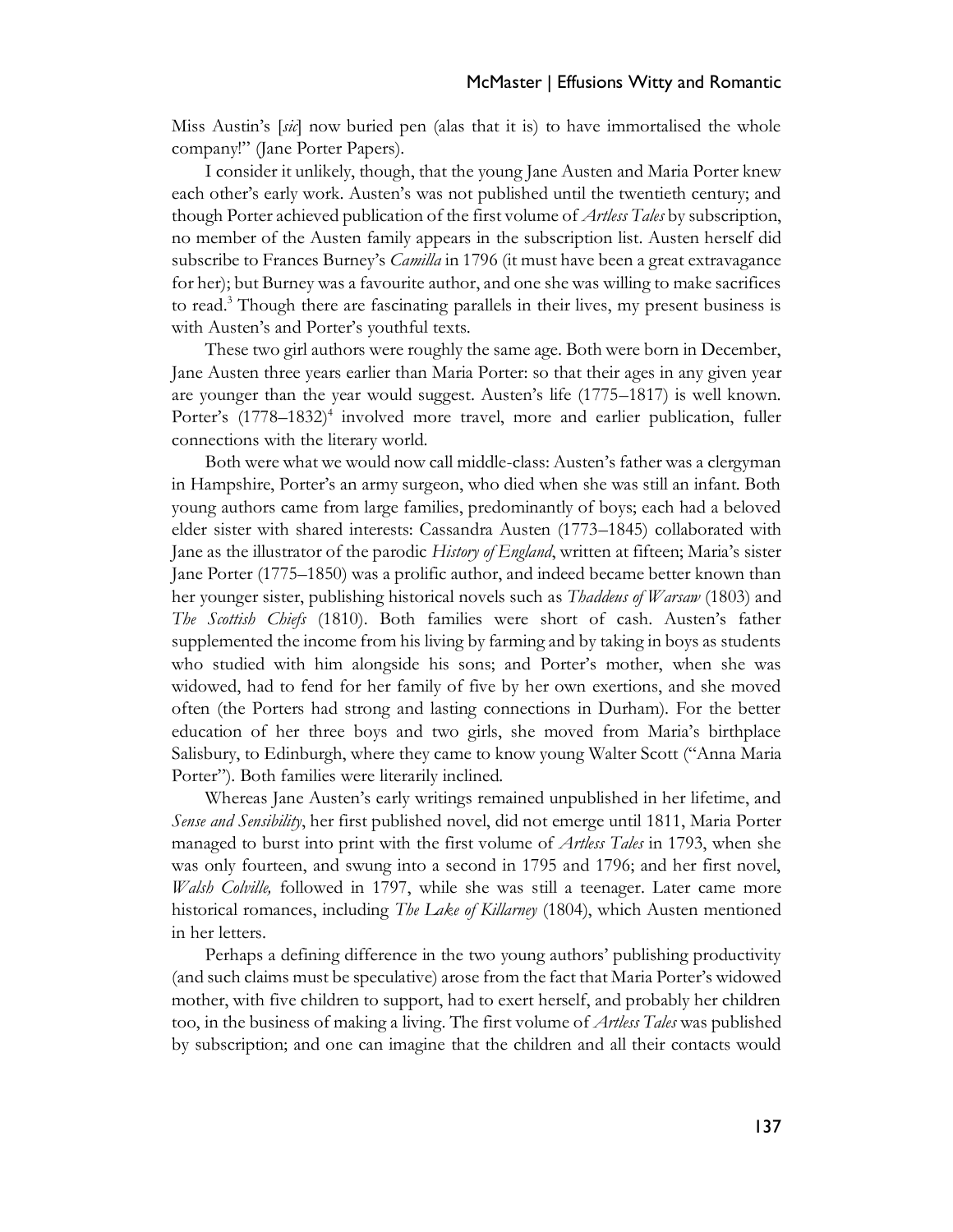have been involved in assembling the 466 subscribers—including many who subscribed for more volumes than one.<sup>5</sup> No doubt fourteen-year-old Maria Porter would have been proud to contribute to the family income by her literary efforts.

To turn from matters biographical to the texts of these two young authors: children who write are by definition children who *read*. And because of their (so far) brief life experience, their reading looms larger for them than it does for most adult writers, and becomes their best extension of experience. Young Austen and Porter were both avid readers: from their early writings we can gather considerable information about their reading. Austen's "Love and Freindship," for instance, "a novel in a series of letters," bounces off Eliza Nugent Bromley's *Laura and Augustus* of 1774, which is also subtitled "in a series of letters,"<sup>6</sup> and also off Bromley's next novel, *Sir Charles Bentinck*. <sup>7</sup> Parody of fashionable fiction of the day continued to be prominent in her juvenilia. In her second series of *Artless Tales* (1795–96), Porter outlines the reading habits of her different heroines. The eponymous Elinor of the first tale, for instance, reads widely: "the best classical authors of her own country, France and Italy, she read in their own languages, but the Grecian and the Roman, she only perused by translations" (*AT* II 5). Porter is specific, that is, about her heroine's achievement of the highest standard of expectation set for the fully accomplished young woman. Another of her heroines is seen reading Milton's "Il Penseroso"; and, with this in mind, it is interesting to know that she and her sister were respectively known as "L'Allegro" and "Il Penseroso."<sup>8</sup>

Another characteristic that Austen and Porter share with many other young writers who have preserved their early works is a certain professional ambition. They delight in books and their format, and they show an awakened consciousness of their medium. Austen collected her early writings in those three famous manuscript books, and called them *Volume the First*, … *Second*, and … *Third*, as though they amounted to the standard three-decker novel. In her comic formal dedications, she conspicuously observed the conventions of publication, even while sending them up. I like to believe that the original works—"Frederic and Elfrida," "Edgar and Emma," "Jack and Alice," and the rest—were themselves little books, perhaps like the Brontës' tiny booklets, which she gave away to the dedicatee. (None has survived, so we have no physical evidence for this wishful thinking; but in calling the versions in the three volumes of early writings "fair copies," we already postulate some earlier version.) In her dedication to "Catharine, or The Bower" she playfully claims that the previous works dedicated to her sister, "'The beautifull Cassandra' and 'The History of England' … have obtained a place in every library in the Kingdom, and run through threescore editions" (*Minor Works* 192).

Young Maria Porter even got real about publication. At the tender age of fourteen she already managed actually to publish her first series of *Artless Tales*. This is unusual: most juvenilia have to wait at least until their author's maturity, or even death, before publication, as in the cases of Jane Austen and Charlotte Brontë. And this volume of *Artless Tales* is very rare—even standard depositories like the British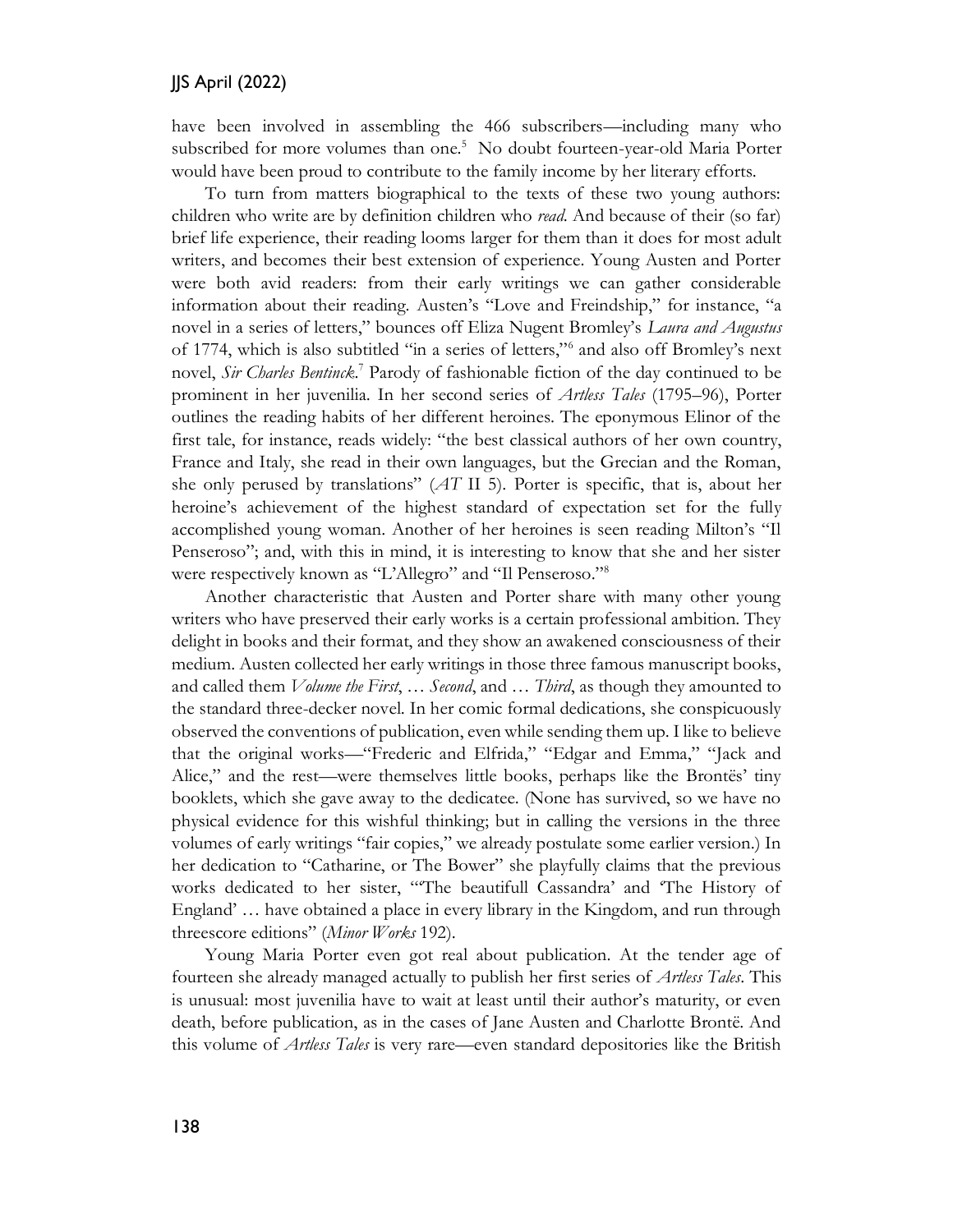Library and the Bodleian don't have copies. Our Juvenilia Press edition is the first time it has been reprinted. No doubt the young author had help from her family; but between them they managed to assemble that substantial subscription list; and Porter got to write a *real* dedicatory epistle to the actual Earl of Bristol—in which she begs for his "liberality and benevolence" in perusing the work of "a very young Authoress" (*AT* I, 2).

Another characteristic of girls' early writing—and this one Jane Austen does *not*  share—is a preference for romance, glamour, magic, perfectly beautiful heroines and perfectly dastardly villains. The "write what you know" principle doesn't appeal, and, if they practise it at all, it is thrust upon them. Young Louisa May Alcott loved lurid adventure and melodrama, but was constrained to write *Little Women*, straight from her own experience, before she achieved success. Charlotte Brontë revelled in the torrid clime of Africa, where her Glasstown and Angria are located, before she turned to chronicling the inner life of a teacher and governess in England like herself. And fourteen-year-old Porter, in her first tale of "Sir Alfred," pulls out all the romantic stops. It is set in Jerusalem during the Crusades. Her hero is a knight who jousts with the villain for the hand of his beloved. A heavenly messenger, the sylph Celestial, sends him on a quest to liberate a couple who have fallen into the hands of Lurina in the Castle of Delight. And there are shades of Spenserian allegory as he too is tested for resistance to this eighteenth-century version of the Bower of Bliss. The writing too is luscious and highly literary. For instance:

At the upper end of the saloon was a canopy of carved silver, in which was set close every precious stone that drinks the blaze; the crimson ruby, the varying diamond, the purple amethyst were strown beside the azure sapphire, the golden topaz, and emerald vivid verd…. Underneath it was a throne of the rainbow opal, and on it sat a female with every soft and winning beauty in her aspect. The brilliant dye of the carnation, its luxuriant white and red, mingled on her face … (*AT*  I 19)

Well, you get the picture … This highly decorative and literary tale is hardly "artless." The subsequent tales similarly present romantic and heroic extremes, including hereditary rivalries, clan warfare, warriors and witches and wizards.

Of the two familiar traditions of narrative, romance and the realistic novel, the child writer is often steered from the former to the latter, and goes through a trajectory of graduating from fantasy to realism. In Porter's first series of *Artless Tales*, we see the devoted commitment to romance.

Young Austen, however, was an exception to this rule. She made it her business, from very early on, to scorn high romance. From the outset the novel of sensibility one form that romance took in the late eighteenth century—was the butt of her satire. When in "Love and Freindship" the heroine Laura claims to have "a Sensibility too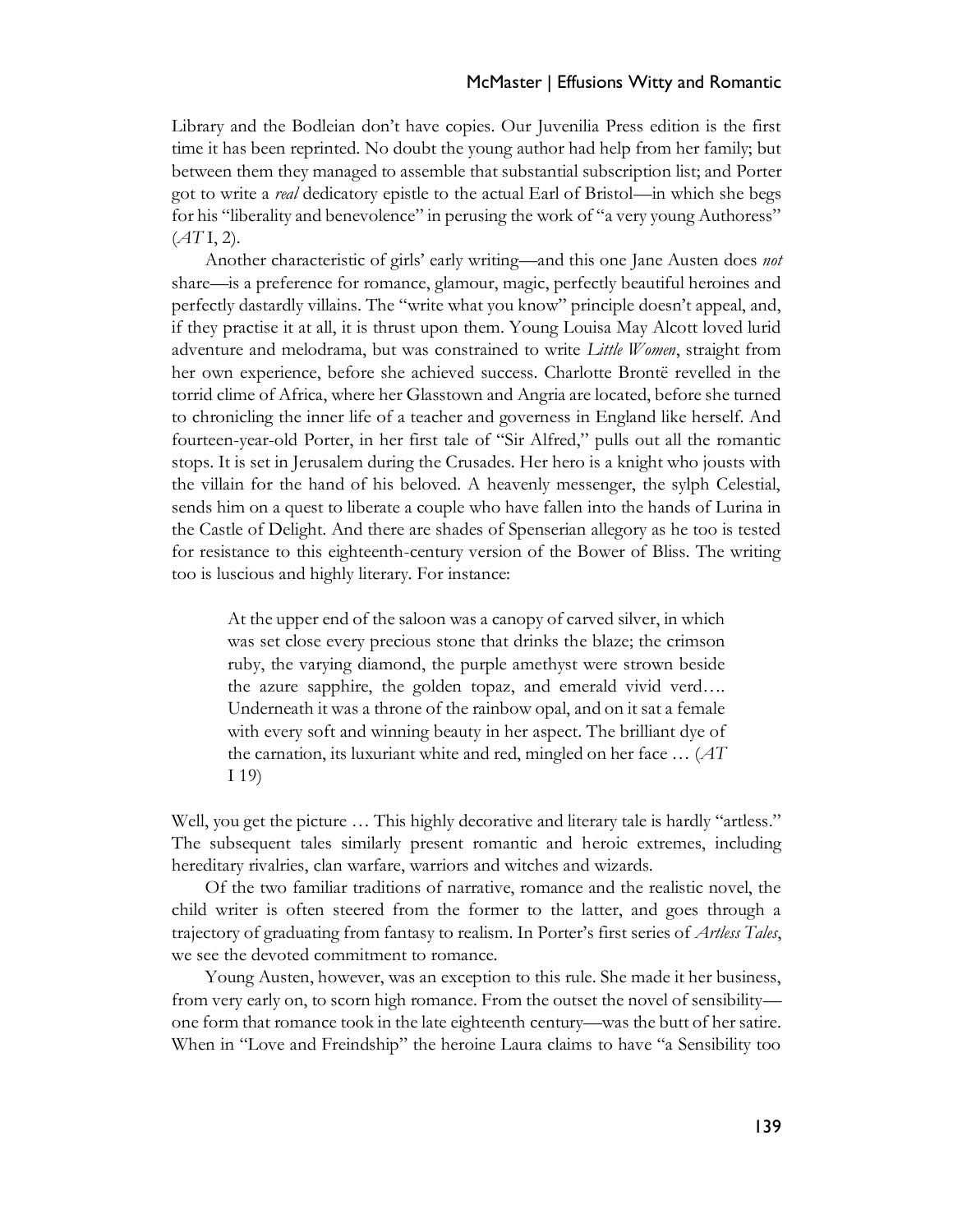#### JJS April (2022)

tremblingly alive to every affliction" (*MW* 78), we know that this is a joke. Like Porter with her high-flown description of Lurina's bejewelled Bower, Austen too can string precious stones together:

"Diamonds such as never were seen, [Pearls as large as those of the Princess Badroulbadour in the  $4<sup>th</sup>$  volume of the Arabian Nights and Rubies, Emeralds, Topazes, Sapphires, Amethysts, Turkeystones, Agate, Beads, Bangles & Garnets] and Pearls, Rubies, Emeralds and Beads out of number…" ("The Three Sisters," *MW* 65)

But in this case, instead of being decorative prose from the narrator, the list of jewels is part of an outrageous set of desiderata that Mary Stanhope expects her fiancé to provide at their marriage. The part in square brackets was deleted. Austen realized it was over the top, even in a satirical speech about a greedy bride in search of a hugely expensive trousseau.

While other young writers, such as George Eliot and Daisy Ashford, piously imitate their chosen models, Austen outrageously parodies them. Clearly this has much to do with her own native mindset and sense of humour. But I also attribute it partly to her living in a houseful of her father's boy pupils, and among her brothers who were often the dedicatees of her early works. Irreverence, overstatement, and violence are expected of boys, almost required.

I cannot resist a modern example: Little Calvin, of the *Calvin and Hobbes* comic strip, tells his father what sort of fairy tale he would like to hear. "I'd like to see the three bears eat the three little pigs, and then the bears join up with the big bad wolf and eat Goldilocks and Little Red Riding Hood." "What about Hansel and Gretel?" his father asks mildly. "The witch eats them, and then the wolf eats the witch," responds Calvin promptly (Waterston 80). Calvin may be only a character in a comic strip, but I could back him up with the writings of real boys. Philip Larkin's *Phippy's Schooldays*, a take-off of *Tom Brown's Schooldays*, is a rampaging chronicle of beatings and bashings, and guffaws at the pains of the luckless hero. "His howls are drowned in a chorus of lusty hurrahs as the crew hurl him into the shallow mud and water which boarders 'Thy glassy wave' of the Thames, immortalized by Gray" (5). Boys are apt to require toughness from their sisters too. Little Daisy Ashford, nine-yearold author of the famous *The Young Visiters*, actually gave up writing when she found that her older half-brothers roared with laughter at her tender love scenes.<sup>9</sup>

Jane Austen's juvenilia are filled with Calvin-like violence and rowdy irreverence. Characters get "carried home, dead drunk" (*MW 14*), caught in man-traps, murdered, and hanged (22)—and all that happens in "Jack and Alice" alone! In her own mode Austen is as extreme as Porter. Though she doesn't deal in magic and the supernatural, credibility, to put it mildly, is not a major concern. Everything is over the top. Sir William Mountague falls madly in love with no less than seven different young ladies in the course of a few weeks (*MW* 40–42); Mary Stanhope, in gabbling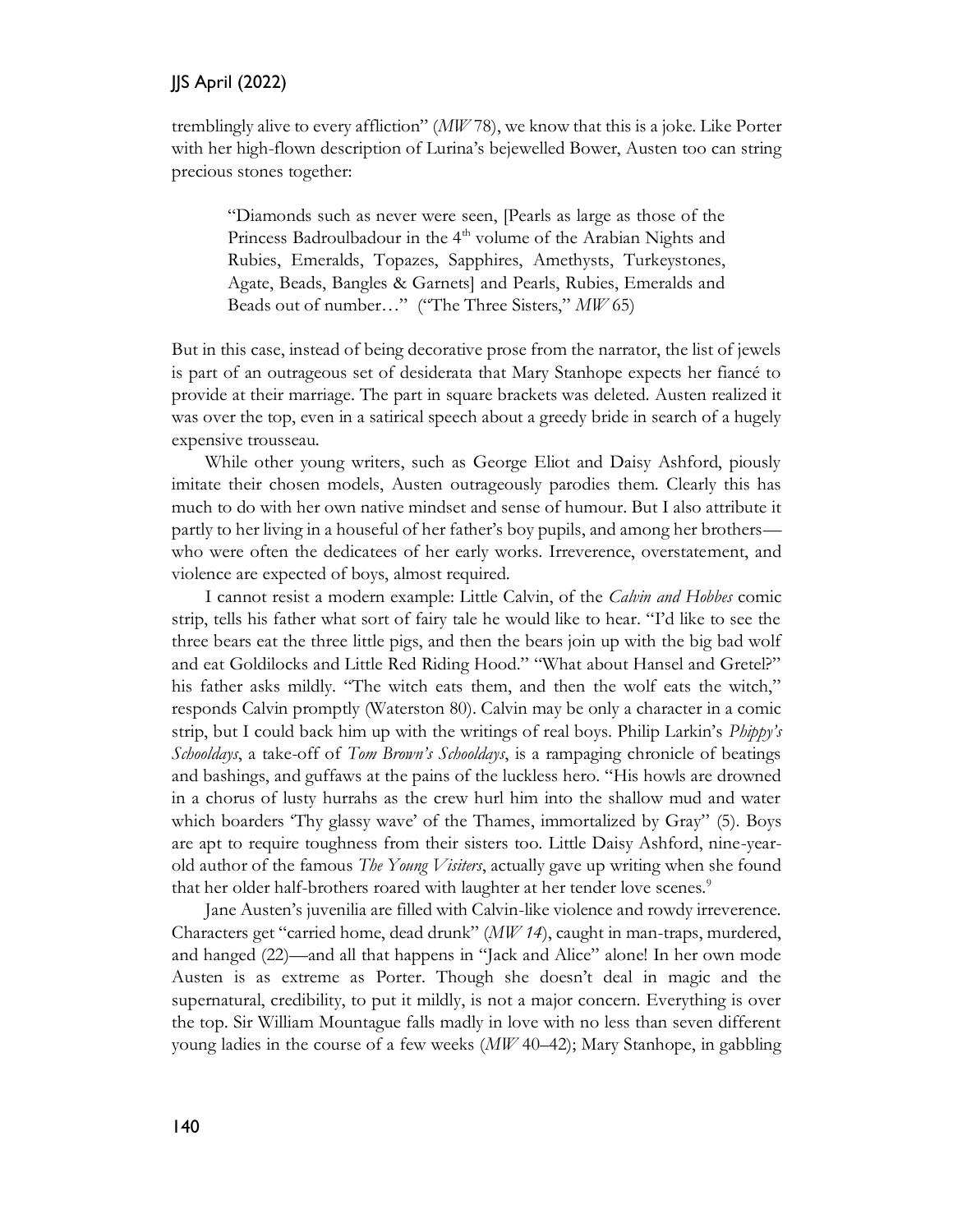her demands for her trousseau, which include servants and horses and coaches, has to stop for want of breath to go on (*MW* 65). Lord St. Clair of "Love & Freindship" discovers *four* long-lost grandchildren in as many minutes. The writing is extreme even if it is not romantic. And like other young writers Austen learns to tone down the excesses, exchange slapstick for satire, satire for irony, and wild improbable action for the disciplined probability and strict limitation to the familiar for which the six novels made her famous.

Neither young writer is remarkable for the prized virginal innocence on sexual matters. (A correspondent of the *Saturday Review* refused to believe that *The Young Visiters* could have been written by a nine-year-old, on the grounds that children "rarely … afford us any opportunity for the laugh in which mankind forfeited the happy simplicity of Eden."<sup>10</sup>) Austen's Laura of "Love and Freindship" cheerfully begins her narrative for her friend's daughter Marianne, "My Mother was the natural Daughter of a Scotch peer by an Italian opera-girl" (*MW* 77)—and later we meet that Scotch peer, Lord St. Clair, and learn the opera girl's name: another "Lurina"! (*MW* 91).

In contrast with Austen's breezy recognition of extramarital liaisons, Porter lingers over female seduction and male virtue. In "The Noble Courtezan" she shows Olivia's seductive practices on the virtuous Raphael d'Urbino: she feigns a swoon, and falls "half lifeless, into his arms."

"What can I do?" cried he in alarm. … She raised her eyes in tender languishment to his, then closed them again, and dropped her snowy head upon his neck. What a trial for *d'Urbino*! … In sinking into his arms, her handkerchief fell aside, and discovered a breast, whiter than the bosom of Venus. (*AT* I 43)

Presently she exclaims, "I will consent to be yours by the laws of love alone." And the virtuous Raphael is suitably shocked. Neither young Austen nor young Porter, that is, recognized any rule about steering clear of sexual matters.

Both Austen and Porter are already fledged writers in their delight in language and its powers. Austen eschews the elaborate description that Porter rejoices in; but she too is already stretching her wings in her juvenilia, and developing her powers. One sees her evolving artistry best in her dialogue, and especially in her control of register.

Here the stunningly handsome Charles Adams of "Jack and Alice" responds to Mr. Johnson's invitation to marry his daughter Alice:

"I look upon myself to be Sir a perfect Beauty—where would you see a finer figure or a more charming face …. My temper is even, my virtues innumerable my self unparalelled. Since such Sir is my character, what do you mean by wishing me to marry your Daughter?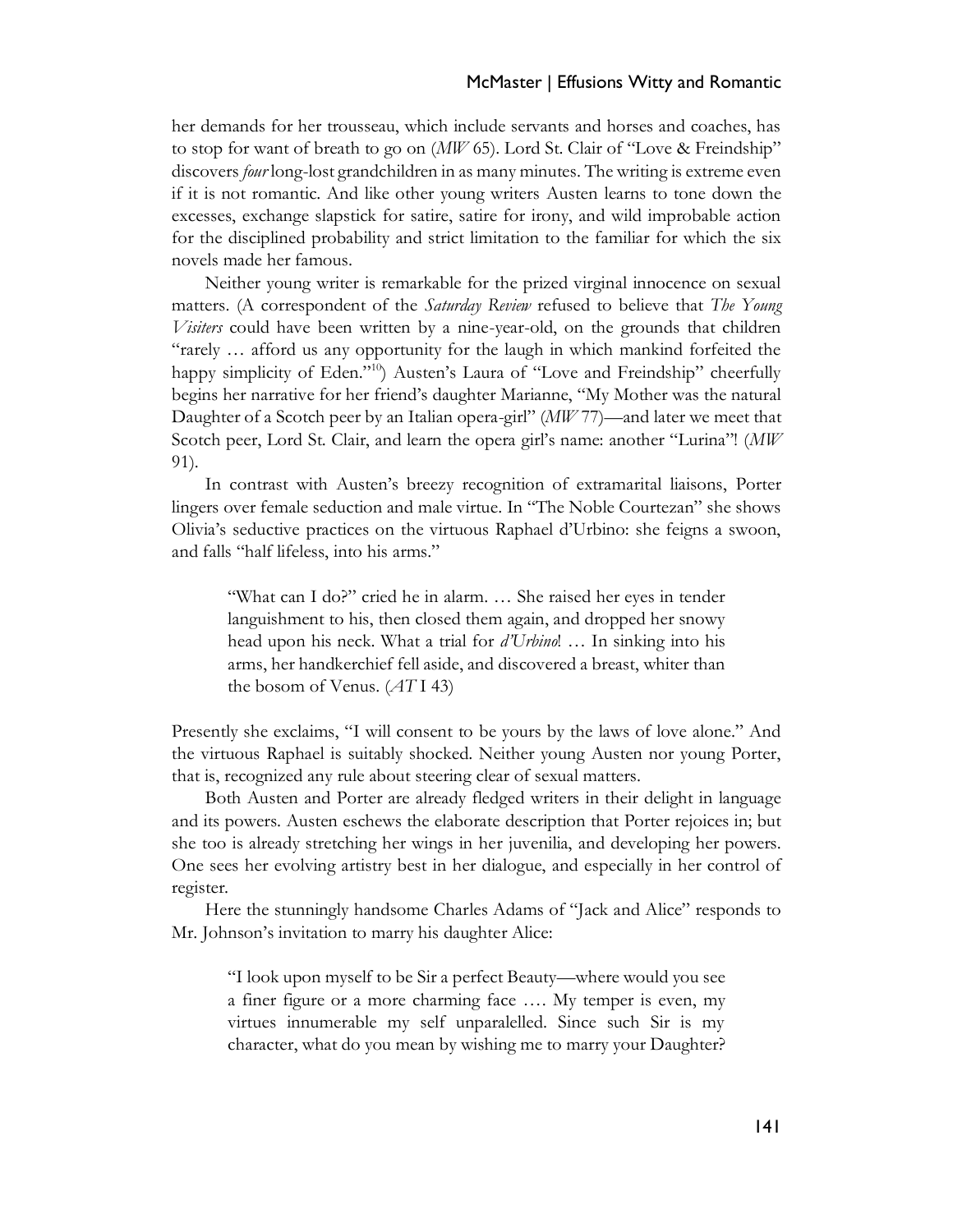Let me give you a short sketch of yourself & of her. I look upon you Sir to be a very good sort of Man in the main; a drunken old Dog to be sure, but that's nothing to me. Your Daughter sir, is neither sufficiently beautifull, sufficiently amiable, sufficiently witty, nor sufficiently rich for me—. I expect nothing more in my wife than my wife will find in me—Perfection." (*MW* 25–26).

Charles Adams uses the fine flow of rhetoric, with its parallel structures and flurry of abstract nouns, for his own perfections. When he turns to the notable *im*perfections of Mr. and Miss Johnson, the register drops with a thunk to the demotic and colloquial: "a drunken old Dog to be sure."

Fourteen-year-old Porter is not capable of this range. More congenial to her pen is the high-flown rhetoric of romance: "By yon orient globe of heaven," cries Inchkeith in "The Cottage in the Glen," "I swear that I adore you; that thou are dearer to me than wealth, or power, or even my life" (*AT* I 88). She writes the kind of dialogue that Austen parodies. Of such rhetoric her down-to-earth parent asks his son, "Where Edward in the name of wonder did you pick up this unmeaning Gibberish? You have been studying Novels I suspect" (*MW* 81).

Young Austen, sceptical and ironic, is heading towards the Novel; Porter lingers largely with Romance. And though modern taste mainly approves Austen's choice, Porter's commitment to romance has its own charm and courage. Her heroines are no mere shrinking violets. They choose forbidden lovers, rescue them, sometimes don armour and fight for them.

Two years after the first series of *Artless Tales*, Porter published a second series with the same title.<sup>11</sup> And this time she added a subtitle, *Romantic Effusions of the Heart*. The emphasis has shifted away from the adventure, magic, and far-away-and-longago settings of the first series to the intricacies of love and desire in the courtship situation. Geographical settings in the first series were mediaeval Jerusalem, Renaissance Italy, France, and the Scottish Highlands before Culloden. Settings in the second are confined to England, with only brief excursions to the Isle of Wight, Paris, and Spain. And the time is close to the present. We haven't yet got down to those three or four families in a country village that Austen chose to specialize in; but we have moved in that direction.

The love stories are genuinely complex, with a concentration on the courtship process, the fit of personality, the comparative rank and status and financial situation of the principals, and issues of filial disobedience—aspects also familiar in Austen's novels. Some incidents are worthy of Hardy. The scene where some urban dandies go slumming in the country, and one joins a rustic dance and is taken with the beauty of a rural partner (*AT* II 88 ff.) could have been snatched by Hardy for the beginning of *Tess of the D'Urbervilles*.

Porter's dialogue gathers more range and humour as her events come closer to home. Here the hero's frivolous companions, who have considerable influence over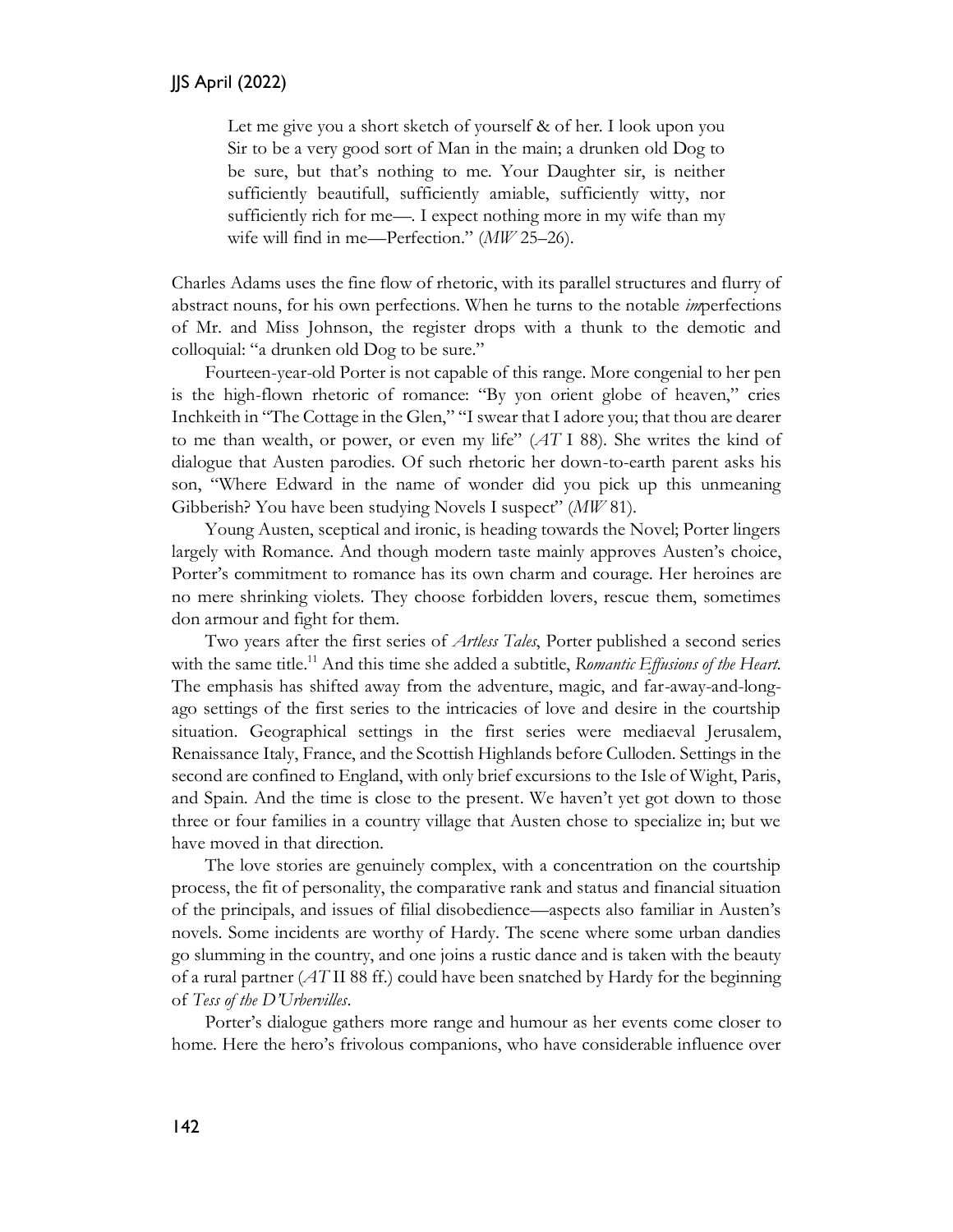him, congratulate him on taking the country girl as his mistress and bringing her to town:

"*We* were fools enough to think, *you* were fool enough to marry her, and shut yourself up in the country; turn domestic and renounce the *bon-ton*. Oh, dam me, what a sight it would have been; *George Cecil* turned farmer: In a flaped [*sic*] hat, mended breeches, white waistcoat, worsted stockings, thick shoes; drinking ale, eating mutton …. O! curse me, what a picture!" (*AT* II 122-3)

One can relish the specificity of this parody of love in a cottage, and still register the painful irony that the hero has indeed married the woman that his friends take for his mistress.

The sacred subject of love is not always treated with bated breath. The narrator is capable of some Rosalind-like high spirits. Of George Cecil we hear,

His company was agreeable although he was a lover; for he was not one of those youths, who bind their brows with willow; wear a rueful face, and a dejected heart, as if love were made up of tears and woe.— No, the presence of *Arethusa* lighted him up to greater animation; he was then the soul of festivity, and courtesy. (*AT* II 101)

And when we read of "that mind, which is 'tremblingly alive' to every animated sentiment," it is refreshing to find that "tremblingly alive" comes in quotation marks. Shades of "Love and Freindship," and its mockery of outworn formulas.

As Porter's dialogue gathers range and pace, her humour increases. The comedy, as often in the eighteenth-century novel, is typically attached to the servant. When the heroine Arethusa decides to follow her exiled husband to France, Lucy squeaks, "Lord have mercy! not among the French, and the *Gullotines*, I hope"—a contemporary reference apt enough in 1796 (*AT* II 144). Arethusa decides they will go dressed as men, and Lucy throws herself into the business enthusiastically, and keeps going to the tailor's to change her outfit:

At length she fixed on a spotted coat, a worked waistcoat, and a pair of tight pantaloons—giving this reason for wearing the latter,— "I was always allowed to have a genteel leg, and I don't want to hide it now, I assure you." (*AT* II 146)

If Porter was in the process of adapting her romances towards familiar landscapes, contemporary events, and the inner life, with an admixture of wit and humour, Austen was adapting too. *Catharine, or the Bower* reads more like her novels than her juvenilia. Kitty's scatty friend Camilla looks back to the absurdities of Alice Johnson and the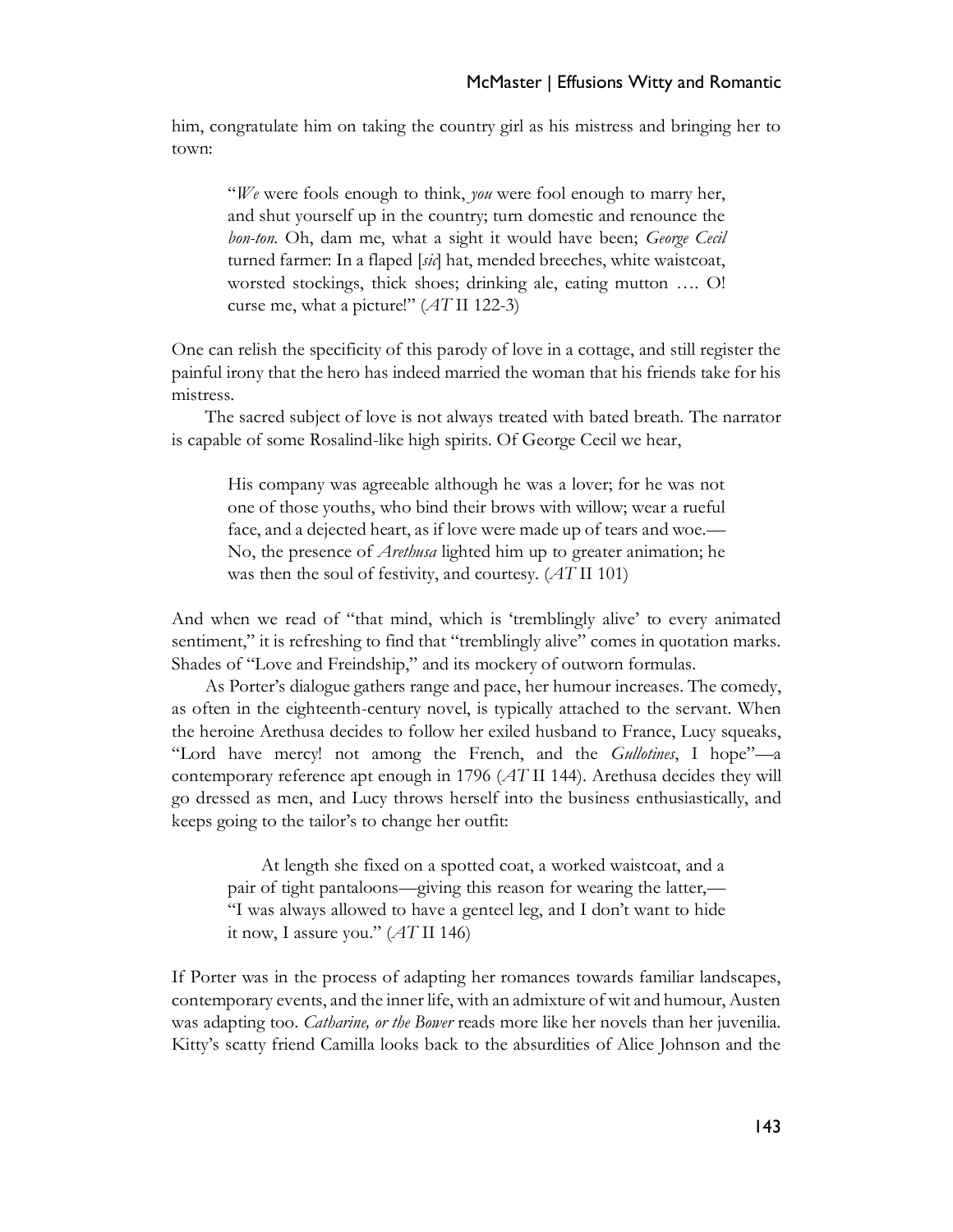#### JJS April (2022)

juvenilia. "I wish there were no such things as teeth in the world," says Camilla in sympathy, when Kitty has toothache. "They are nothing but plagues to one, and I dare say that People might easily invent something to eat with instead of them" (*MW* 209). But Kitty herself looks forward to Catherine Morland and the other self-aware heroines of the novels.

Both young authors turn their attention to the intricacies of courtship. Both present explorations of the awakening of sexuality. And, interestingly, both focus on a trope of some secret space where the young heroine discovers her desire. In *Catharine* Kitty is "firmly persuaded that her Bower alone could restore her to herself" (*MW* 193). Jeffrey Herrle notes that in the course of the narrative the Bower "becomes a sexualized place, where girlhood and womanhood converge" (ix). It is there that she has her disturbing encounter with the vivacious Edward Stanley, who kisses her hand "passionately," and leaves her in a flutter (*MW* 231).

In the second series of *Artless Tales* there are cognate spaces, where each heroine has her awakening. Elinor resorts to "a clump of holly, that formed with their rough branches a rude sort of grove" (14); here she warbles a song of her own composition in which she wishes that her Richard would "seek this rustic grove, / And sooth me" (15). Miranda haunts "The antique remains of a ruined *Abbey* … where from the twilight, until the moon silvered the heavens" (58) she wanders with a devoted male friend; and it is here that she discovers that she loves him. The third heroine, Arethusa, wanders in "a deep dell, down which the river rushed from the wood. In this dell, stood the ruin of an antique church" (94). She is briefly scared, but soon rescued by the man she now knows she loves.

Such secret and sexualized spaces were characteristic of the Gothic novel too: Catherine Morland is much excited at the notion of visiting an Abbey. But it is curious to find such a recurring trope in two girl authors who are in many ways so different. We find it too in Hodgson Burnett's *The Secret Garden*, and in the nunnery deep in the forest in Brontë's *Shirley—*not to mention in many a pornographic novel where the whole landscape can become sexualized.

For the girl writer the shared trope seems to mark a certain stage in creative as in sexual development: to turn to inner experience and the self, rather than derived literary romances and parodies of them. Girls as young as nine-year-old Daisy Ashford delight in writing love stories, as in spying on lovers and reading about them. Adolescent Jane Austen and Anna Maria Porter are perhaps reaching towards some contiguous stage of comprehension and creative endeavour, discovering new resources in themselves for experience and human understanding.

Maria Porter may have been "L'Allegro" in relation to her sister Jane Porter's "Il Penseroso"; but as child writer she would surely cede the "L'Allegro" title to the light fantastic Jane Austen. Nevertheless, contrasts though they are, we see them converging.

Austen's father labelled her juvenilia "Effusions of Fancy by a very young Lady." "Effusion" is not necessarily a pejorative term. Porter's subtitle for her second series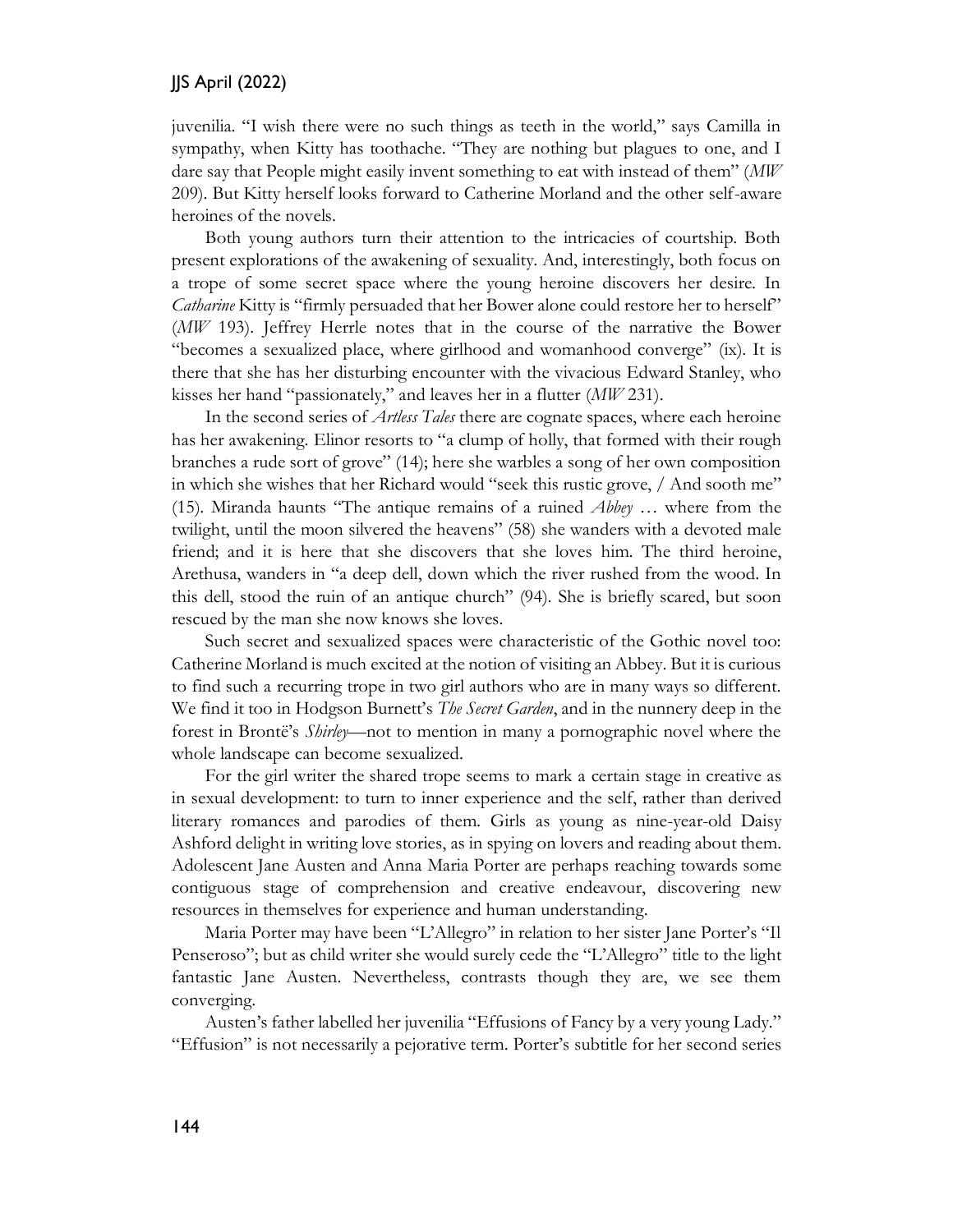of *Artless Tales* was "*Romantic Effusions of the Heart.*" And the defining "Fancy" for the one and Romance for the other are appropriate enough. One may consider an "effusion" to be either a generous outpouring on the one hand, or an embarrassing gushing forth on the other; and the same might be said of juvenilia. Me, I consider juvenilia to be the generous outpouring. Jane Austen, too, takes delight in fictional outpouring, as in her famous defence of the novel in Chapter Five of *Northanger Abbey*: "It is only Cecilia, or Camilla, or Belinda; in short, only some work in which the liveliest effusions of wit and humour are conveyed to the world in the best chosen language." For Jane Austen the *liveliest* effusions are not "romantic" ones, but rather those "of wit and humour."

#### **NOTES**

- <sup>1</sup> See, especially, Langbauer's *The Juvenile Tradition: Young Writers and Prolepsis, 1750–1835* (Oxford UP, 2016).
- <sup>2</sup> This paper was a plenary address at the 2021 Annual General Meeting of the Jane Austen Society of North America in Chicago in October of 2021, and will be published in the Jane Austen journal, *Persuasions*, vol. 43. It is part of Looser's forthcoming biography, *Sister Novelists: The Trailblazing Porter Sisters, Who Paved the Way for Austen and the Brontës* ( 2022). I am grateful to the editor of *Persuasions*, Susan Allen Ford, for permission to quote from the typescript.
- <sup>3</sup> See "Miss J. Austen, Steventon," in the subscription list in the first volume of Frances Burney, *Camilla, or a Picture of Youth*, vol. 1 (London: T. Payne, T. Cadell and W. Davies, 1796; 5 vols.), p. iv.
- <sup>4</sup> Anna Maria Porter's birth date, recorded in both the *Orlando Project* and the Juvenilia Press edition of *Artless Tales* as 1780, has been revised in *The Oxford Dictionary of National Biography*, on new evidence, to 1778.
- <sup>5</sup> See Lesley Peterson, "The Subscription List for *Artless Tales*," in *AT* I, p.123.
- <sup>6</sup> See my article, "From *Laura and Augustus* to *Love and Freindship.*"
- <sup>7</sup> See Lesley Peterson, "Young Jane Austen and the Circulation-Library Novel," *Journal of Juvenilia Studies*, vol. 3, no.2, September 2021, pp. 94–125.
- 8 See S. C. Hall, *Retrospect*, p. 287. Quoted in *AT* I, p. 18n72.
- <sup>9</sup> See Daisy Ashford's "Preface" to *Daisy Ashford: Her Book* (Chatto and Windus, 1920).
- <sup>10</sup> Letter of 16 August 1919, p. 150. See Mather xi.
- <sup>11</sup> The edition of the second series of *Artless Tales* that I have examined is dated 1796, and the author says in her Preface that she has "but just completed my sixteenth year" [n.p.]. But we also have a reference of 1795 for this same set of tales, so it seems it achieved a swift reprinting.